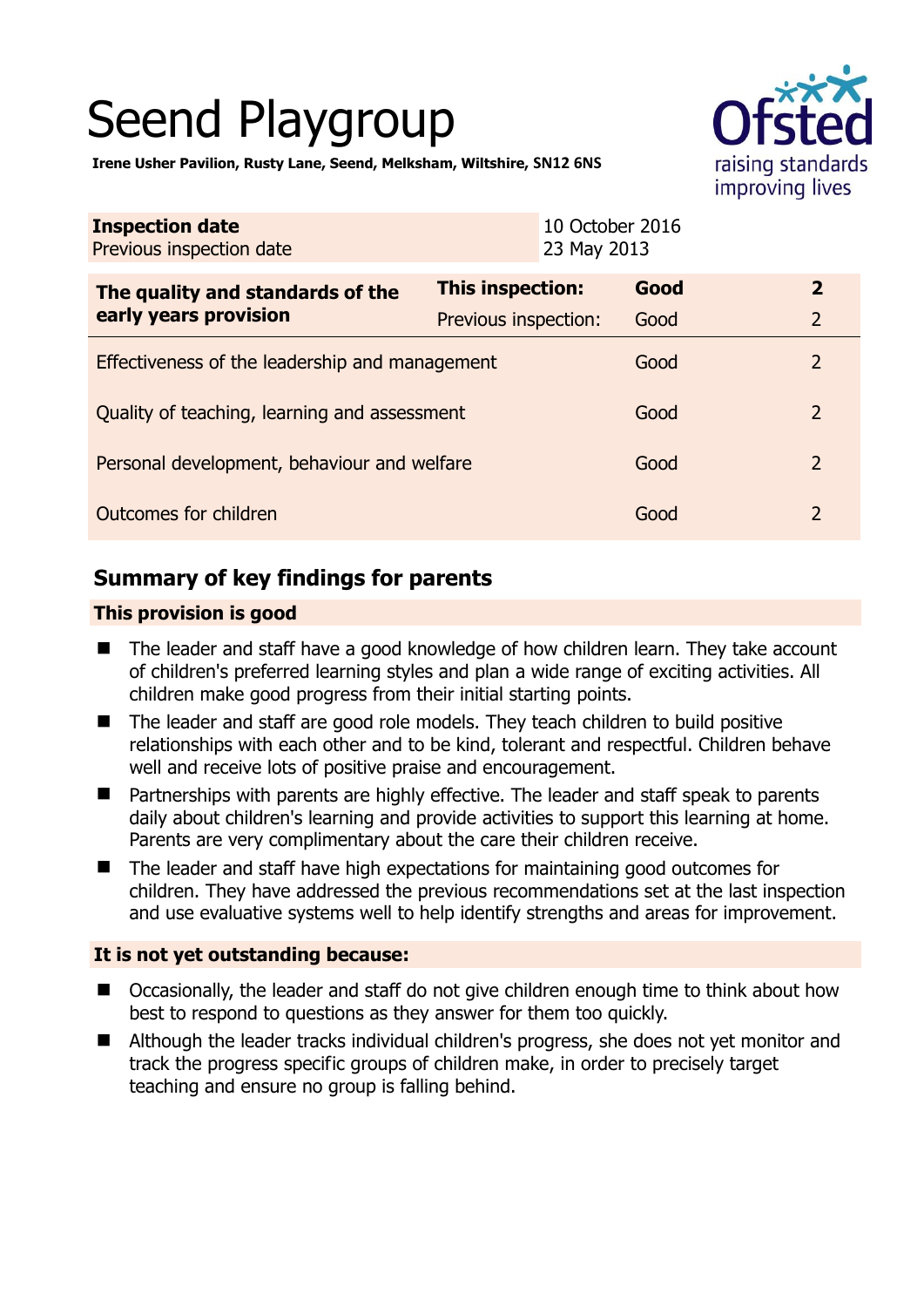## **What the setting needs to do to improve further**

#### **To further improve the quality of the early years provision the provider should:**

- $\blacksquare$  allow children more time to think about and express their thoughts and ideas
- build on the monitoring systems more effectively to help target teaching and measure and support the progress that specific groups of children are making.

#### **Inspection activities**

- The inspector observed the quality of teaching during activities indoors and outdoors and assessed the impact this has on children's learning.
- The inspector sampled a range of documentation including attendance and accident records; staff suitability checks; the self-assessment information; children's observation, assessment and planning records; and documentation linked to managing children's progress.
- The inspector spoke with members of staff and children at appropriate times during the inspection and held meetings with the play leader.
- The inspector completed a joint observation with the play leader.
- The inspector took into account the views of parents and carers spoken to on the day of the inspection.

#### **Inspector**

Julie Swann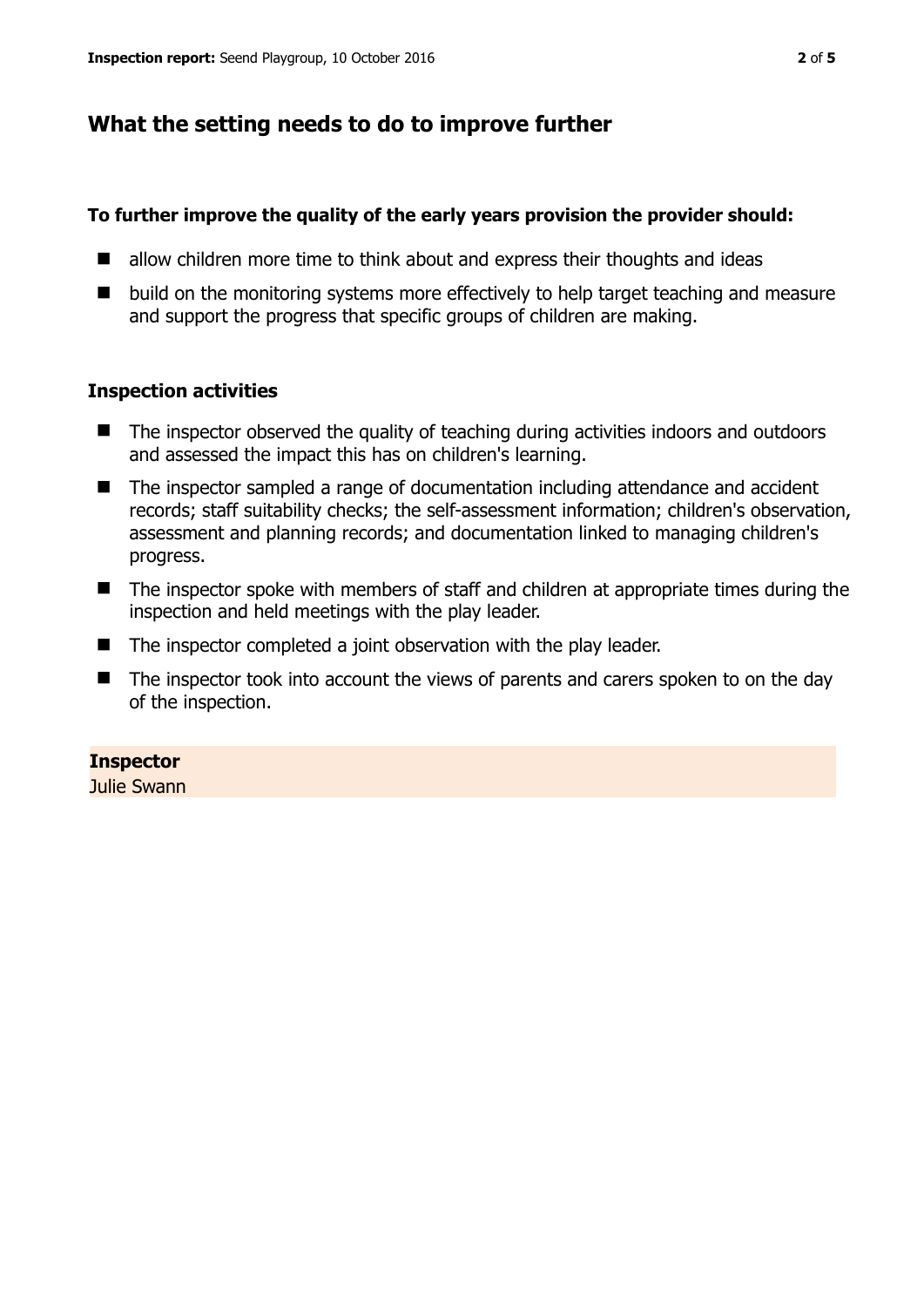# **Inspection findings**

#### **Effectiveness of the leadership and management is good**

The arrangements for safeguarding are effective. The leader and staff ensure they are up to date with current safeguarding practice and understand the procedures to follow should they have any concerns. Furthermore, recruitment and induction procedures are effective and help ensure that those who work with children are suitable. The leader has high expectations for her staff team. For example, she works alongside them daily and provides ongoing coaching and support, in order to help raise the current good standards of teaching. The leader and staff are well qualified and committed to continuous professional development. For example, they select and attend a range of training opportunities which have the most impact on the outcomes for children. The playgroup has good partnerships with other professionals to support continuity in children's care.

#### **Quality of teaching, learning and assessment is good**

Staff complete regular observations and assessments to recognise children's achievements and to plan for their next steps in learning. Overall, staff support children to develop their communication and language skills effectively. For example, children learn about linking letters and sounds, and repeat new vocabulary such as 'gallop' and 'graze'. Children play imaginatively. For example, they ride on a magic carpet to Australia and make a space rocket as they attach boxes and cardboard tubes together. Children are developing good literacy skills. They find their names at self-registration and write notes as they play. Children sit happily with staff and listen to stories. They join in with repeated phrases, which helps support their developing interest in early reading.

#### **Personal development, behaviour and welfare are good**

The key-person system is effective and children form secure emotional attachments with all staff who know them well. Staff support children's understanding of a healthy lifestyle and good personal hygiene routines. For example, children talk about what food is good for them and wash their hands regularly. Children develop their physical skills and learn to play safely. For example, they dig in the mud and climb, slide and balance as they use play equipment in the adjoining park. Staff help children to understand similarities and differences in the wider world. For example, children enjoy activities based around cultural festivals and take part in regular walks in their local environment.

## **Outcomes for children are good**

All children are developing the skills required for the next stage in their learning and the eventual move on to school. Children are confident, independent learners and socialise well with others. Children develop a good understanding of numbers and colours and are learning to count, sort and match items. Children freely access the well-resourced environment throughout the session, which helps them to make choices in their play.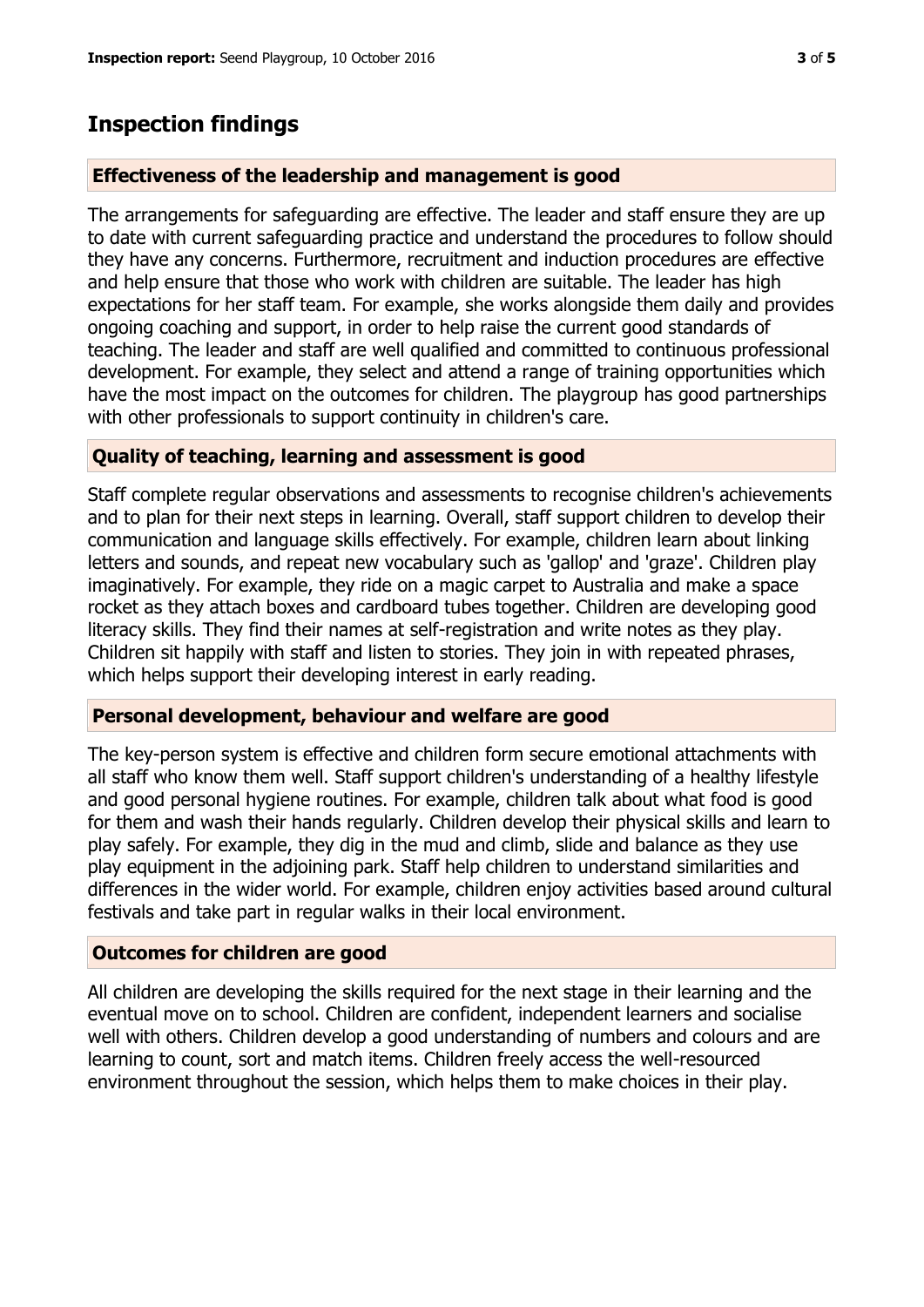## **Setting details**

| Unique reference number                             | 146057                    |
|-----------------------------------------------------|---------------------------|
| <b>Local authority</b>                              | Wiltshire                 |
| <b>Inspection number</b>                            | 1061504                   |
| <b>Type of provision</b>                            | Sessional provision       |
| Day care type                                       | Childcare - Non-Domestic  |
| <b>Registers</b>                                    | Early Years Register      |
| <b>Age range of children</b>                        | $2 - 4$                   |
| <b>Total number of places</b>                       | 24                        |
| Number of children on roll                          | 17                        |
| Name of registered person                           | Seend Playgroup Committee |
| <b>Registered person unique</b><br>reference number | RP907882                  |
| Date of previous inspection                         | 23 May 2013               |
| <b>Telephone number</b>                             | 07803 403 356             |

Seend Playgroup has been open since 1974. The playgroup operates from the Irene Usher Pavilion in the village of Seend near Devizes. The playgroup employs four members of childcare staff. Of these, three hold appropriate early years qualifications at level 3 and above. The playgroup opens on Monday to Friday during term time only. Sessions are from 8.45am until 12.45pm on Monday, Tuesday, Thursday and Friday and on Wednesday from 11.45am to 2.45pm. The playgroup receives funding for the provision of free early education for children aged two, three and four years.

This inspection was carried out by Ofsted under sections 49 and 50 of the Childcare Act 2006 on the quality and standards of provision that is registered on the Early Years Register. The registered person must ensure that this provision complies with the statutory framework for children's learning, development and care, known as the early years foundation stage.

Any complaints about the inspection or the report should be made following the procedures set out in the guidance 'Complaints procedure: raising concerns and making complaints about Ofsted', which is available from Ofsted's website: www.gov.uk/government/organisations/ofsted. If you would like Ofsted to send you a copy of the guidance, please telephone 0300 123 4234, or email enquiries@ofsted.gov.uk.